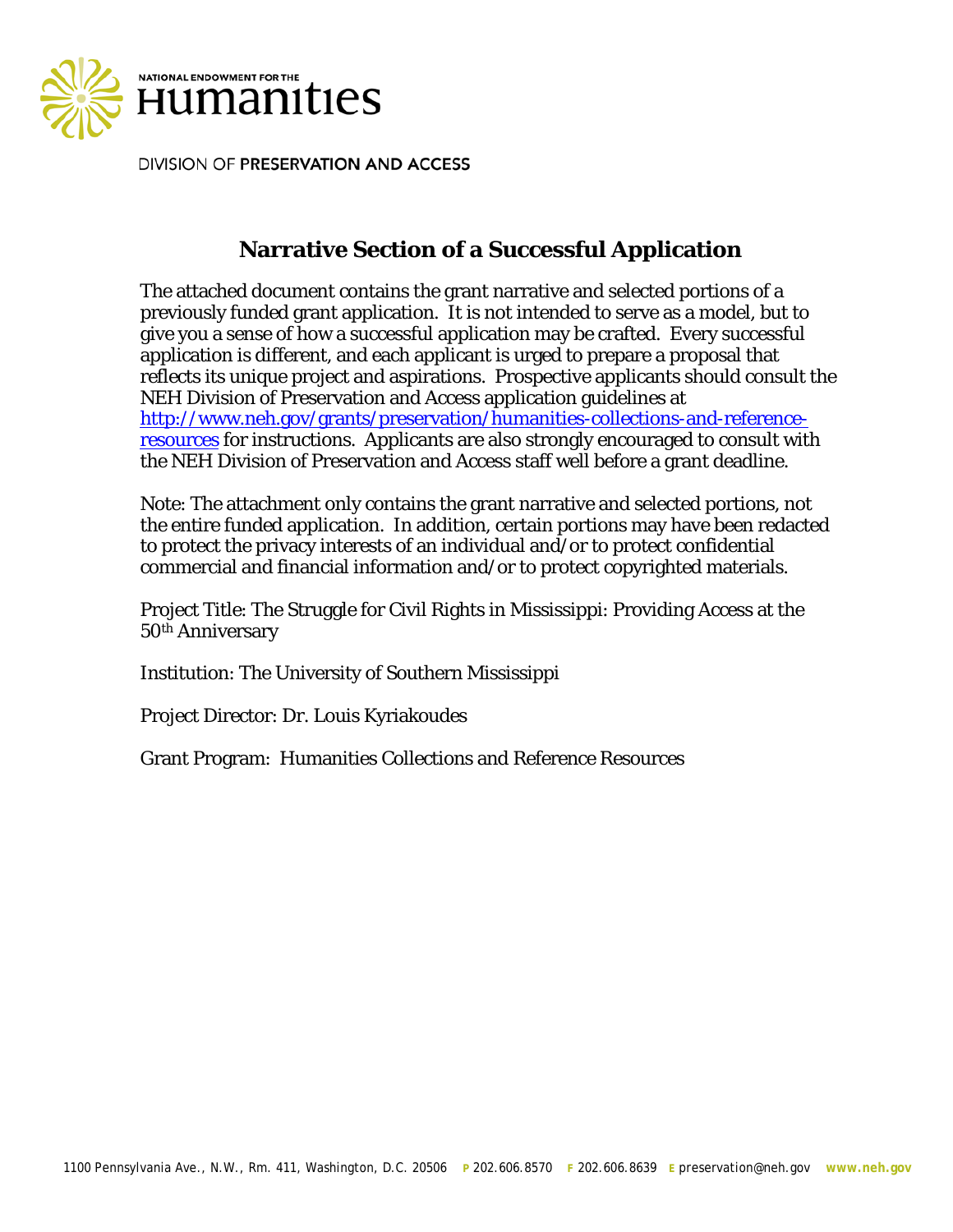#### **Humanities Significance: Mississippi, Civil Rights, and Oral History**

No state in the nation has exhibited the extremes of the American condition as starkly as Mississippi. Possessed of some of America's richest agricultural lands, Mississippi's deeply flawed agricultural institutions have yielded a bitter harvest of privation and oppression. Plantation slavery and its successor labor system, sharecropping, have ensured a grinding and inhumane poverty that ensnared both whites and blacks. With the largest proportional African-American population among the states, white Mississippians maintained the deepest commitment to state-sanctioned segregation and white supremacy. In Mississippi, America's complex and tragic history of race has played out in it starkest and most brutal form.<sup>1</sup>

The totality of state-enforced racial oppression did not squelch African-Americans' desire for human rights and access to the privileges of American citizenship. During Reconstruction, black southerners organized in Union Leagues to support the Republican Party and engaged headlong into political activity. Black officeholders were elected across the South as part of a vibrant Republican political organization. In Mississippi, the legislature sent two African-Americans to the United States Senate. These impressive gains were short-lived. Across the South, conservative whites mobilized to undermine black electoral activity. In Mississippi that challenge came in two waves; first in the violent challenge and overthrow of the state Republican administration in 1875, and again with the formal adoption of voter disfranchisement devices such as the poll tax and literacy test in 1890.<sup>2</sup> Increasing segregation, political oppression laid the foundations for what the historian James Silver would call in the 1960s, "the closed society."<sup>3</sup>

While formal black political activity in Mississippi all but stopped with disfranchisement at the end of the nineteenth century, black activism for the rights of citizenship persisted and grew even as Mississippi whites sought to draw an indelible color line. <sup>4</sup> The pace of black activism quickened after World War II, laying the foundations for the mass movements of the 1950s and 1960s. The battlegrounds, however, were in the South, and the most difficult of those battles were fought in the state of Mississippi. Roy Wilkins, head of the NAACP during those tumultuous years, said bluntly that Mississippi was "the worst state." Historian John Dittmer wrote, "In not another southern state was the use of terror against the black population so systematic and pervasive." Yet he goes on to note that "despite the intensity of white opposition, the Mississippi movement became the strongest and most far-reaching in the South."<sup>5</sup>

Oral history has stood at the methodological forefront of civil rights scholarship. The first wave of oral history work sought to preserve the stories of movement leaders. More recently, oral history methods, have played a deeper, interpretive role transforming our understanding of history of civil rights activism by discovering the complex interactions between local activists and the national movement.

Oral histories have allowed scholars to uncover the story of hundreds of civil rights activists, and thus shift the focus of our understanding of how the movement developed and functioned away from national leaders

 $\overline{a}$ 

<sup>1</sup>Neil R. McMillen, *Dark Journey: Black Mississippians in the Age of Jim Crow* (Urbana: University of Illinois Press, 1990).

<sup>2</sup>Michael P. Fitzgerald, *The Union League and Social Change in the Deep South During Reconstruction* (Baton Rouge: Louisiana State University Press, 1989); J. Morgan Kousser, *The Shaping of Southern Politics: Suffrage Restriction*  and the Establishment of the One-Party South, 1880-1910 (Yale University Press, 1974).

<sup>3</sup>James W. Silver, *Mississippi: The Closed Society* (New York, Harcourt, Brace & World, 1964)

<sup>4</sup>Jaquelyn Dowd Hall, "The Long Civil Rights Movement and the Political Uses of the Past," *The Journal of American History* 91:4 (Mar., 2005): 1233-1263

<sup>5</sup>John Dittmer, *Local People: The Struggle for Civil Rights in Mississippi*. (Urbana: University of Illinois Press, 1994), 423-4.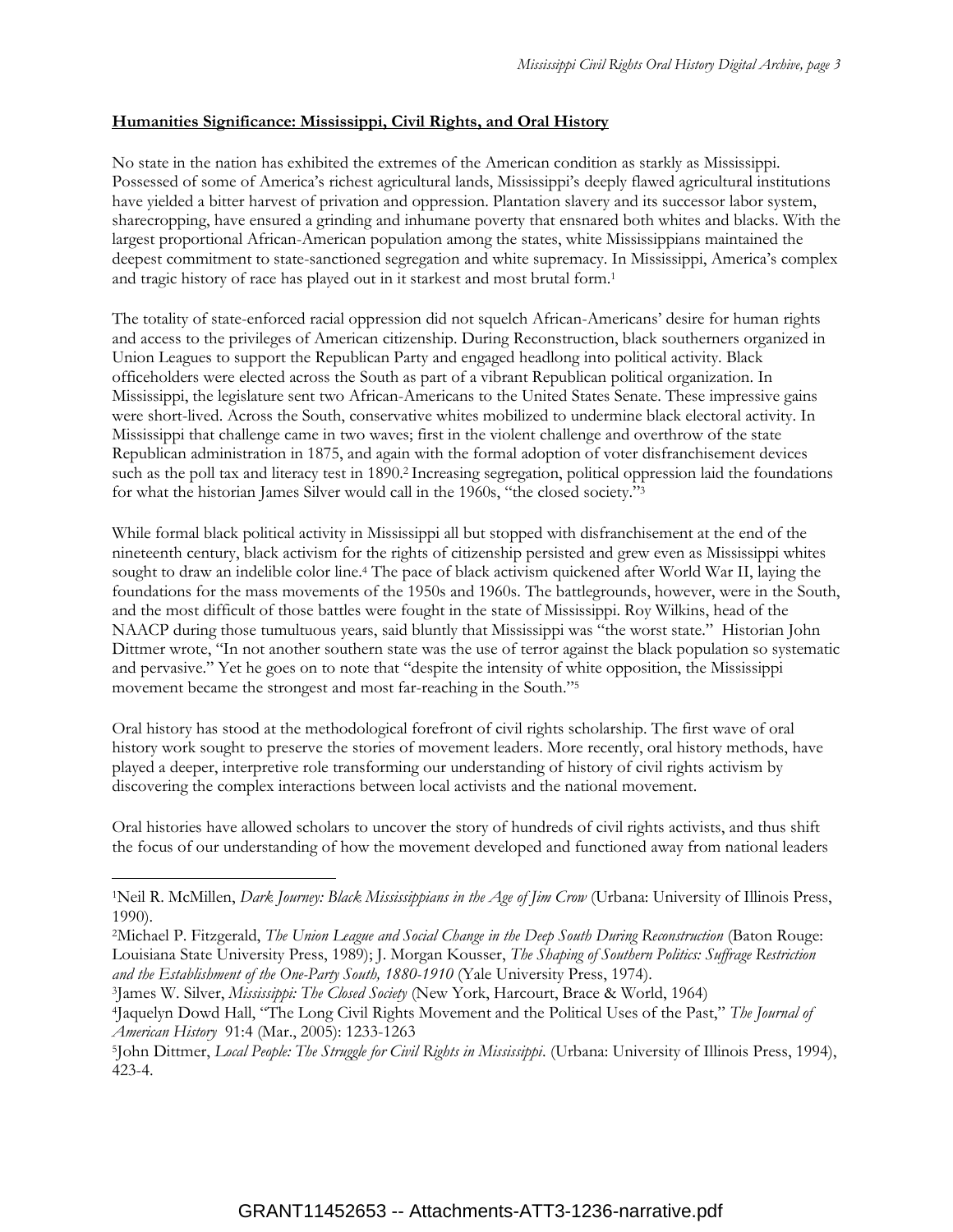and their organizations to the community leaders and local activists whose organizing gave the movement its energy and direction. It is, as John Dittmer has argued, a movement that grew from the aspirations and actions of "local people" taking control of their own destinies and winning their own freedom. In a work that draws upon the materials in The University of Southern Mississippi's Center for Oral History and Cultural Heritage, Dittmer shows how the mobilization that led to Freedom Summer and the formation of the Mississippi Freedom Democratic Party developed organically from black Mississippians insistence upon claiming their human and citizenship rights. J. Todd Moye, also drawing heavily on materials in our collections, shows how the movement in Sunflower County, Mississippi—home to both arch segregationist, U. S. Senator James O. Eastland and iconic civil rights activist, Fannie Lou Hamer—grew from local activism nurtured by national leaders. Moye also explores the anti-civil rights movement, showing how whites mobilized to resist their black neighbors' demands for dignity and freedom. White opponents of the equal rights were fond of blaming "outside agitators," but Dittmer and Moye both show it was local people who agitated for and acted as the agents of their own freedom struggle.

As scholars have followed Dittmer's lead, they have discovered how civil rights activism grew out of many local movements to interact with, and sometimes confront, national leaders. Local movements could be at odds with national strategies, particularly when it came to non-violence. Robert F. Williams, the North Carolina NAACP leader and author of Negroes with Guns (1962) was not the only activist to challenge Martin Luther King, Jr.'s philosophy of non-violence.<sup>6</sup> In Mississippi towns like Tchula and Hattiesburg, activists like Hartman Turnbow and Vernon Dahmer advocated vigorous defense against state-backed and Klan-instigated terror. In Bogalusa, Louisiana and Port Gibson, Mississippi, black men formed mutual protection societies, the "Deacons of Defense," to confront violence with strength.<sup>7</sup>

#### **The Content and Significance of the Collection**

 $\overline{a}$ 

Founded in 1971 in an effort to document the Mississippi Civil Rights Movement, The University of Southern Mississippi's (Southern Miss') Center for Oral History and Cultural Heritage has been interviewing and collecting interviews for 42 years. The Center's holdings of nearly four thousand distinct interviews now comprise the largest existing collection of oral history holdings relating to the history of Mississippi and the Northern Gulf Coast region. The Center is one of the largest and most important archives of civil rightsrelated oral histories in the nation.

Since 1999, the Center has implemented, in cooperation with the Mississippi Humanities Council and the Mississippi Department of Archives and History, a state-funded oral history initiative: The Mississippi Oral History Project. Funded by the Mississippi State Legislature since 1999, the project has allowed the Center for Oral History and Cultural Heritage to interview, either directly or through grantee partners, some 2,200 individuals, thus documenting the broad expanse of the experiences of Mississippians over the course of the twentieth and now twenty-first centuries.

The most extensive component of these holdings relate to history of the Civil Rights Movement and African-American life. These interviews range from politicians to judges, from civil rights activists to members of the white opposition. The interviews cover such topics as efforts to desegregate public accommodations,

<sup>6</sup> Timothy B. Tyson, *Radio Free Dixie: Robert F. Williams and the Roots of Black Power* (Chapel Hill: University of North Carolina Press, 2001).

<sup>7</sup>Emilye Crosby, "You Got a Right to Defend Yourself": Self-Defense and the Claiborne County, Mississippi Civil Rights Movement," *International Journal of Africana Studies* 9:1 (Spring 2003):133-164 and Crosby, *A Little Taste of Freedom: The Black Freedom Struggle in Claiborne County, Mississippi* (Chapel Hill: University of North Carolina Press, 2005).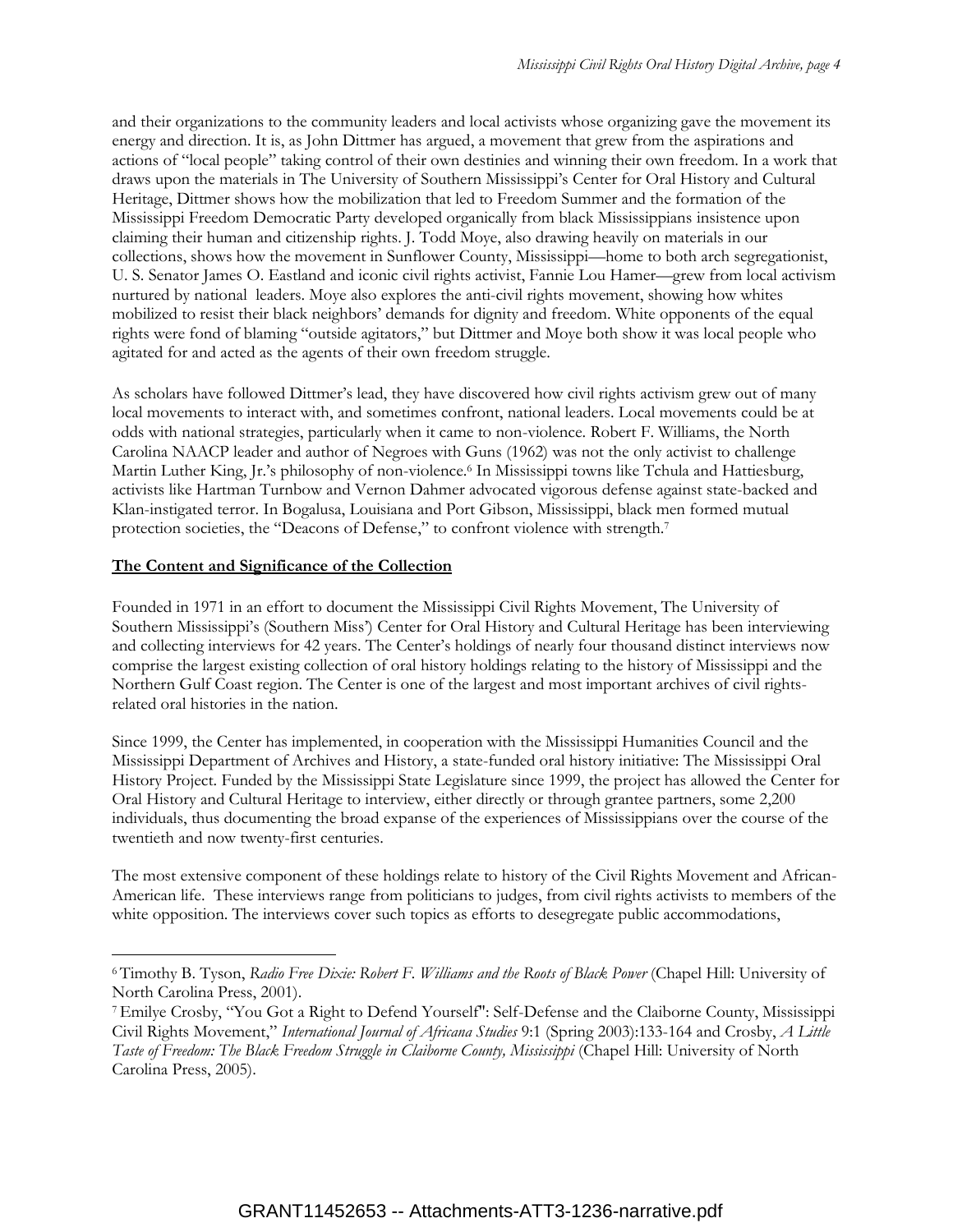Freedom Summer, the Mississippi Freedom Democratic Party, voter registration, school desegregation, and the everyday reality of life during Jim Crow. One series of interviews documents the memories of Mississippi Highway Patrol officers who were responsible for much of the law enforcement at the time. Another series of interviews explores out-of-state residents who came into Mississippi in 1964 for Freedom Summer. Interviews are with Mississippians who were movement leaders at the local level, including people such as Unita Blackwell from Mayersville and J.C. Fairley of Hattiesburg. Another series of interviews is with leaders in the school desegregation movement. Some of the collection's earliest interviews are with people who became nationally-recognized leaders in the movement, such as Fannie Lou Hamer, Lawrence Guyot and Amzie Moore. Others are with leading politicians such as former governors Ross Barnett and J.P. Coleman or members of the white resistance such as Citizens Council leader William J. Simmons, Ku Klux Klan leader E.L. McDaniel, and the Mississippi State Sovereignty Commission leader, Earl Johnston.

Recent collection efforts under the state-funded Mississippi Oral History Project have shifted to less wellknown, but nonetheless critically important participants in civil rights activity that shed light on the development of black social and political institutions. For example, extensive interviews with Gilbert Mason and Felix Dunn, two African-American physicians, provide critical insight into the history of the Mississippi NAACP, segregated health care, and the Biloxi Beach Wade-In movement, a pioneering 1959 effort to integrate the beaches through non-violent protest. Palmer Foster, the first full-time black executive in Mississippi's Boy Scouting organization, explores the history of black scouting traditions and their roles in fostering later activism. Other collections illuminate the history of school desegregation in the 1970s, including the integration of teaching faculties—an often-overlooked component of school integration.

Larger themed projects have brought movement veterans together to recall their experiences. Interviews conducted at reunions at Rust College, Tougaloo College, Holmes County Union for Progress and in the cities of Gulfport, Holly Springs, and West Point reunited northern activists with their local, Mississippi counterparts, many for the first time since the 1960s. These interviews yield powerful stories. For example, Karin Kunstler Goldman, daughter of the distinguished civil rights attorney William Kunstler, vividly describes protest activity during her 1963 year as a student at Tougaloo College in one of the interviews slated for inclusion in this project.

An extensive series of interviews in Jones County explores the history of race relations and civil rights protest in a county that was the site of the Willie McGee execution in 1951, the last public execution in the state of Mississippi. Indeed, the Center holds in its collections an archival recording of the live radio broadcast of McGee's execution—audio that formed the foundation of an award-winning National Public Radio/Radio Diaries audio documentary on the execution.<sup>8</sup> These interviews also shed light on Sam Bowers, the Klan leader who ordered the deadly attack on civil rights leader, Vernon Dahmer, as well as the extensive mixedrace communities in the county that figure prominently in Victoria Bynum's The Free State of Jones (2001).<sup>9</sup>

Other interviews document African-American labor organizing. Interviews conducted among railroad workers at the Illinois Central shops in 2003 at McComb, provide insight into the ways in which race structured hiring and work in the railroad industry. The extended interview with Donald Evans, long-time head of the International Longshoreman's Association, AFL-CIO Local 1303 in Gulfport, reveals an African-American organized labor tradition not usually acknowledged in the state. Another set of interviews documents the efforts of Robert Zellner—a movement veteran—and other union organizers to build a biracial pulpwood/timber cutters union in the late 1960s and early 1970s.

 $\overline{a}$ 

<sup>8</sup>Willie McGee and the Traveling Electric Chair, NPR broadcast, 5/7/2010; BBC World Service broadcast 6/2/2010. [http://www.radiodiaries.org/audiohistory/storypages/mcgee.html;](http://www.radiodiaries.org/audiohistory/storypages/mcgee.html)

<sup>9</sup>Victoria Bynum, *The Free State of Jones: Mississippi's Longest Civil War* (Chapel Hill: University of North Carolina Press, 2001).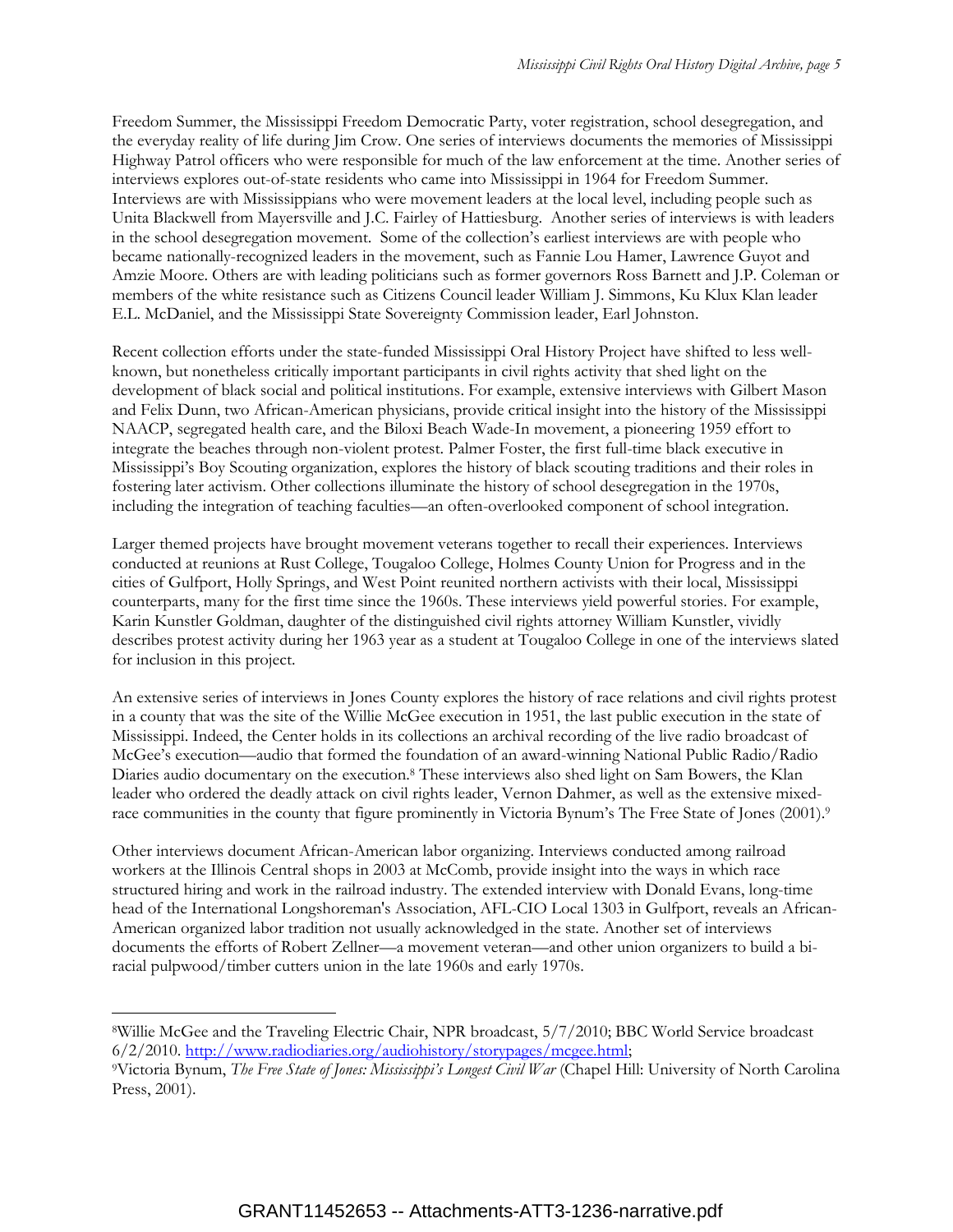Even though only a portion of the Center for Oral History and Cultural Heritage's civil rights collections have been easily accessible through digital means, they have supported a significant body of scholarship, including two Bancroft Prize-Winning monographs (McMillen's *Dark Journey: Mississippians in the Age of Jim Crow* and Dittmer's *Local People: The Struggle for Civil Rights in Mississippi*). A select bibliography of works that draw upon the Center's collections is presented in Appendix I.

The results of the Mississippi Oral History Project have been a rich harvest of oral histories from a state whose history embodies the most striking trends in the modern American experience. These audio documents need to be migrated from fragile analog tape to more robust digital formats so that they may be available to future generations. Furthermore, all of the audio is accessible only by making an on-site visit to Southern Miss' special collections. Making these audio interviews available to the scholarly and general public through the Civil Rights in Mississippi Digital Archive and the Mississippi Digital Library will lead to new discoveries about the Civil Rights movement, and encourage scholarship and teaching of the Movement and the history of Mississippi and the South, generally.

#### **"Restoring the Human Voice to Oral History"<sup>10</sup>**

A central feature of this proposal is to make the original audio recordings of oral histories accessible on the web via the Mississippi Digital Library. While transcriptions have been the traditional method for disseminating oral histories, we can now easily disseminate digitized audio recordings. By making the audio widely available—even when a transcript exists—we are bringing the listener as close as possible to the original interview.

## **History, Scope, and Duration of the Project**

 $\overline{a}$ 

This project builds upon a long commitment by Southern Miss to preserve and disseminate archival materials relating to the history of the Mississippi Civil Rights Movement. In 1997, with funding from the state, Center for Oral History and Cultural Heritage staff oversaw the Civil Rights Documentation Project. This effort resulted in a comprehensive bibliography of then extant oral history and other primary sources relating to the history of the Mississippi Civil Rights Movement. While woefully outdated, the resulting website is still maintained by the Center for Oral History and Cultural Heritage and is still widely consulted [\(http://www.usm.edu/crdp/\)](http://www.usm.edu/crdp/).

In 2002 the National Endowment for the Humanities Preservation and Access Program funded "The Civil Rights Era in Mississippi," a project that digitized and cataloged some 550 critical oral history interview and archival sound recordings housed at Southern Miss, Tougaloo College Archives, and the Mississippi Department of Archives and History.

As previously mentioned this project also draws heavily upon the active oral history collection efforts of the Mississippi Oral History Project, a state-funded initiative cooperatively administered by the Mississippi Department of Archives and History, the Mississippi Humanities Council and the Center for Oral History and Cultural Heritage.

In 1999, USM Libraries and the Center for Oral History and Cultural Heritage laid the foundations of the Civil Rights in Mississippi Digital Archive (http://digilib.usm.edu/crmda.php) in a collaboration that provided online access to more than 60 oral history transcripts related to the civil rights movement, such as those by civil rights leaders Charles Cobb, Charles Evers, Aaron Henry, and Hollis Watkins. This collection also includes oral histories of race-baiting governor Ross Barnett, national White Citizens Council leader

<sup>10</sup>Robert E. Warren, et al., "Restoring the Human Voice to Oral History: The Audio-Video Barn Website," *Oral History Review* 40:1 (2013): 107-125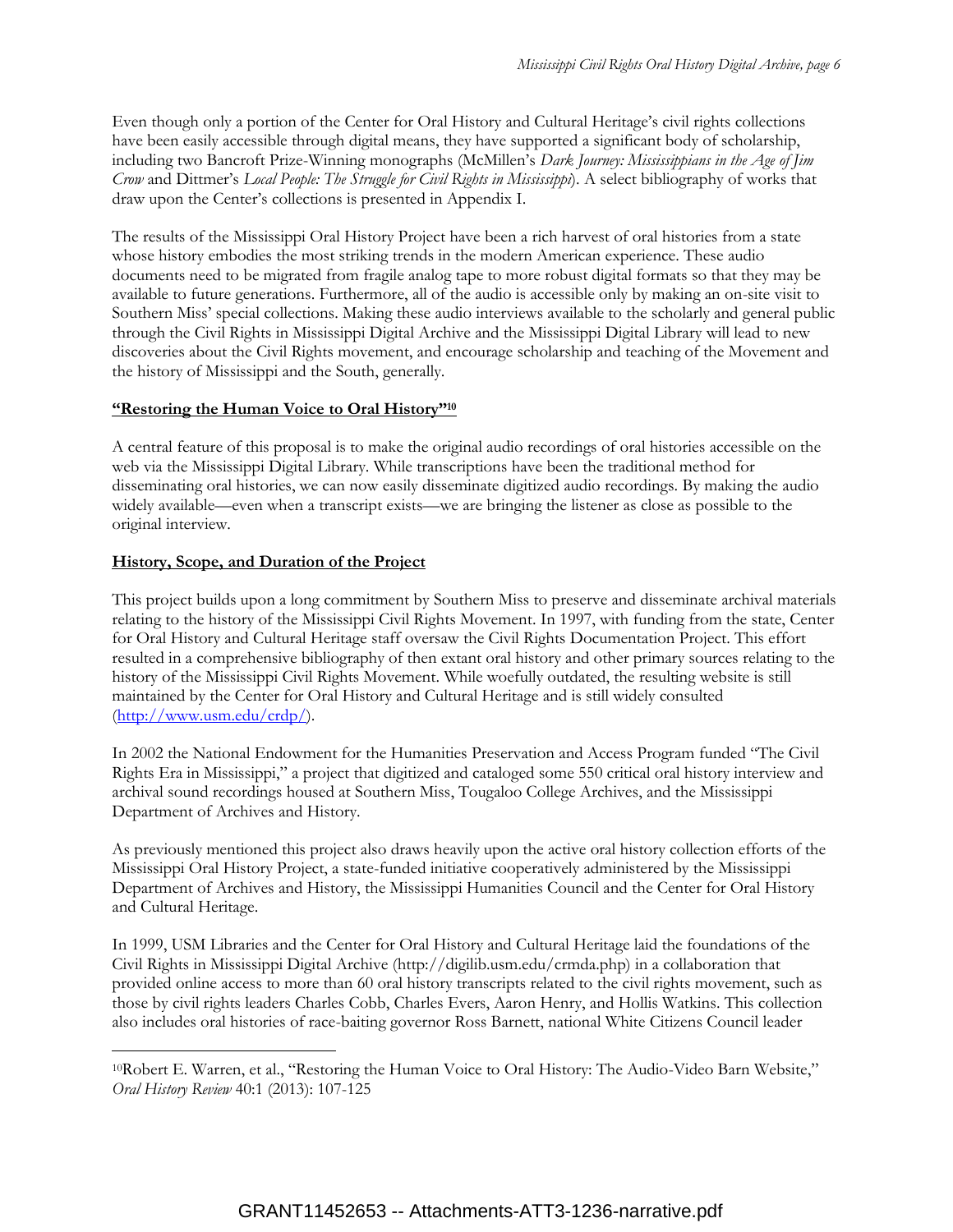William J. Simmons, and State Sovereignty head Erle Johnston. The award of an Institute of Museum and Library Services National Leadership Grant for 2002-2004 allowed us to provide access to 84 more oral histories, as well as more than 7,000 pages from USM's manuscript and photograph collections.

Finally, this project also relies on the Mississippi Digital Library [\(http://www.msdiglib.org/\)](http://www.msdiglib.org/) to create an additional online access point for the interviews. The Mississippi Digital Library is the cooperative digital archival library infrastructure for the state. With funding awarded in 2003 by the Federal Institute of Museum and Library Services (ILMS grant No. LG-03-03-0096), the Mississippi Digital Library began as a partnership between The University of Southern Mississippi, Delta State University, the University of Mississippi, Tougaloo College, Jackson State University, and the Mississippi Department of Archives and History. The collaboration originally focused on materials associated with the civil rights era, and now provides access to primary source materials covering a wide range of subject areas from Mississippi museums, archives, libraries, and historical societies. It is administered by Southern Miss University Libraries (See Appendix II for screenshots). Most recently, University Libraries was awarded an NEH Preservation Assistance Grant (NEH grant No. PG-51924-13) to assess the preservation needs of the Mississippi Digital Library and draft a longrange plan for the care and preservation of these valuable digital assets.

In preparation for this NEH grant application, Center for Oral History and Cultural Heritage Director Louis Kyriakoudes led staff through an inventory process, identifying all interviews relevant to the history of the Civil Rights Movement that were either in need of digital preservation and/or cataloged and posted to the Mississippi Digital Library. Each collection of interviews was reviewed and abstracted. The results of that effort are reported in the extensive table in Appendix III.

#### **Methodology and Standards: In-Processing, Metadata, and Digital Rights Management**

Audio recordings received at the Center are carefully processed and tracked from initial receipt to permanent accession into the Archives. Every interview recording received must have a Gift of Release Statement signed by the interviewee giving permission for the Center to process, archive, disseminate via the internet and other means, and make use of the interview for educational and scholarly purposes (See Appendix IV for examples).

Interview recordings received are logged into the Center's interview database. Metadata, including interviewee's name, location and date of interview, interviewer, project name, and full technical details of the digital audio file(s) of analog media are noted, including format, file size, length, and recording equipment. All Center-initiated projects record interviews in uncompressed BWAV format, the archival standard. The digital interview files are then uploaded to the Center's server for storage and long-term preservation. Working copies of interviews for transcription or other purposes are created from the master file as needed. A physical correspondence file folder is made for each project and each interviewee within a project. The gift statement, biography sheet, recording log, word list, and any other correspondence and collateral materials relating to the interview are kept in this folder in the University Archives.

#### **Methodology and Standards: Long-Term Preservation**

The Center for Oral History and Cultural Heritage adheres to the most current standards of digital recording and digital document preservation. Since the Center's founding in 1971, center staff have necessarily worked with a variety of recording and data storage formats as technology has changed. Early interviews were conducted on reel-to-reel tape. Cassette tapes predominated in the 1980s and 1990s. In the late-1990s, the Center moved to digital recording media, first with Digital Audio Tape (DAT) and shortly thereafter with fully-digital recorders. Indeed, the Center's sound lab contains a small museum of audio equipment, allowing staff to play nearly any tape or digital format.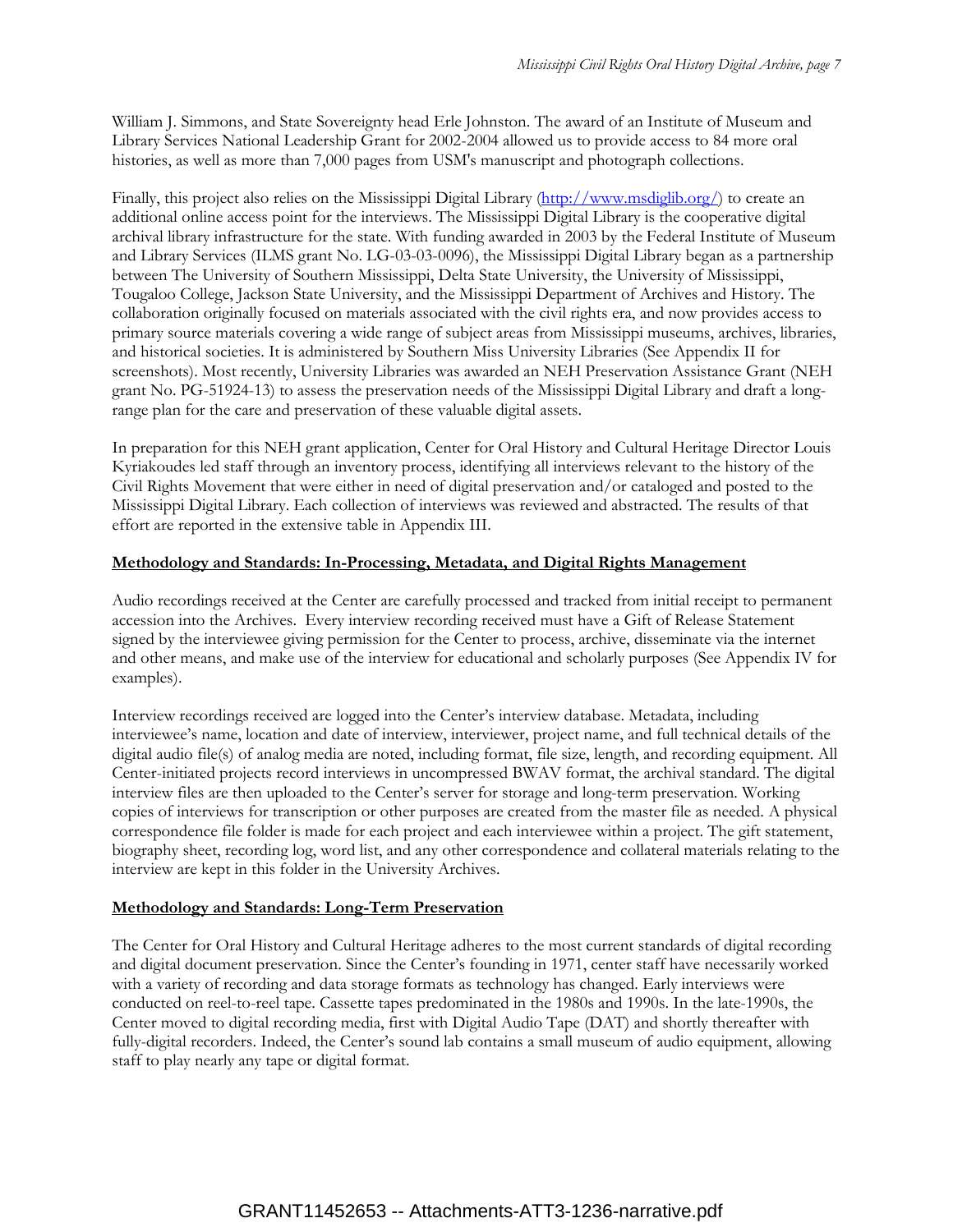Currently our field interviewing equipment consists of a supply of Marantz PDM660 and Tascam DR-07 digital recorders, which record in uncompressed WAV file formats at the accepted standard resolution of 96 kHz/24 bit.

Over the years, Center preservation practices have adapted and changed with advances in technology and changing best practices guidelines. Original preservation methods consisted of climate-controlled storage of analog, reel-to-reel, and cassette tape media. From 2000 until 2009, the Center relied on optical disks for longterm storage of born-digital and digitized files. In 2010, Center staff, in consultation with the University's head of archival collections, developed a new long-term preservation strategy, accepting the standards developed by the International Association of Sound and Audiovisual Archives as documented in their publications IASA-TC 03 and IASA-TC 04.<sup>11</sup>

The Center's current preservation plan for digital materials involves two steps:

**Step 1**. All digital materials are stored on the Center for Oral History and Cultural Heritage's own local server [a Dell Precision PWS 690] in uncompressed, archival-standard formats. Preservation masters of archived audio are stored in uncompressed Broadcast WAV format at 96 kHz/24 bit resolution. Any photographs taken as part of the interview process are stored in uncompressed TIFF format. Preservation copies of transcripts are stored as PDF-A archival files, as well as printed on acid-free archival paper and stored in University Libraries' special collections.

**Step 2.** The server is backed up locally each day via backup software onto two redundant internal Samsung 3.5" 2 TB internal hard drives as a guard against primary hard drive failure. Additionally, the server is backed up daily to one of two Seagate 2TB Free Agent external drives, which are removed from the building each evening. All local backups are done automatically with backup software that checks the integrity of back up files through an automated CHECKSUM process.

#### **Methodology and Standards: Long-Term Preservation-Civil Rights in Mississippi Digital Archive/Mississippi Digital Library**

The Civil Rights in Mississippi Digital Archive and the Mississippi Digital Library are hosted on servers running RedHat Enterprise Linux 5 operating system. The system employs CONTENTdm digital management software. The backup solution utilized for the ContentDM servers is IBM Tivoli Storage Manager. The servers backup nightly to the storage server. Materials on the server are then copied to tape, which is in turn stored securely off site.

#### **Methodology and Standards: Digitization of Analog Recordings**

 $\overline{a}$ 

In digitizing analog media, the Center for Oral History employs state-of-the-art practices and equipment which meet or exceed the specifications outlined in IASA TC 04.

**Equipment**. The key component of our digitization station is the M-Audio Fast Track Pro USB AD standalone interface. Using a stand-alone unit precludes any possibility of RF field interference affecting the signal

<sup>11</sup>IASA Technical Committee, *The Safeguarding of the Audio Heritage: Ethics, Principles and Preservation Strategy*, ed. by Dietrich Schüller. Version 3, 2005 (Standards, Recommended Practices and Strategies, IASA-TC 03). International Association of Sound and Audiovisual Archives. http:/[/www.iasa-web.org/tc03/ethics](http://www.iasa-web.org/tc03/ethics-principles-preservation-strategy)[principles-preservation-strategy;](http://www.iasa-web.org/tc03/ethics-principles-preservation-strategy) IASA Technical Committee, *Guidelines on the Production and Preservation of Digital Audio Objects*, ed. by Kevin Bradley. Second edition 2009. (Standards, Recommended Practices and Strategies, IASA-TC 04). http:/[/www.iasa-web.org/tc04/audio-preservation.](http://www.iasa-web.org/tc04/audio-preservation)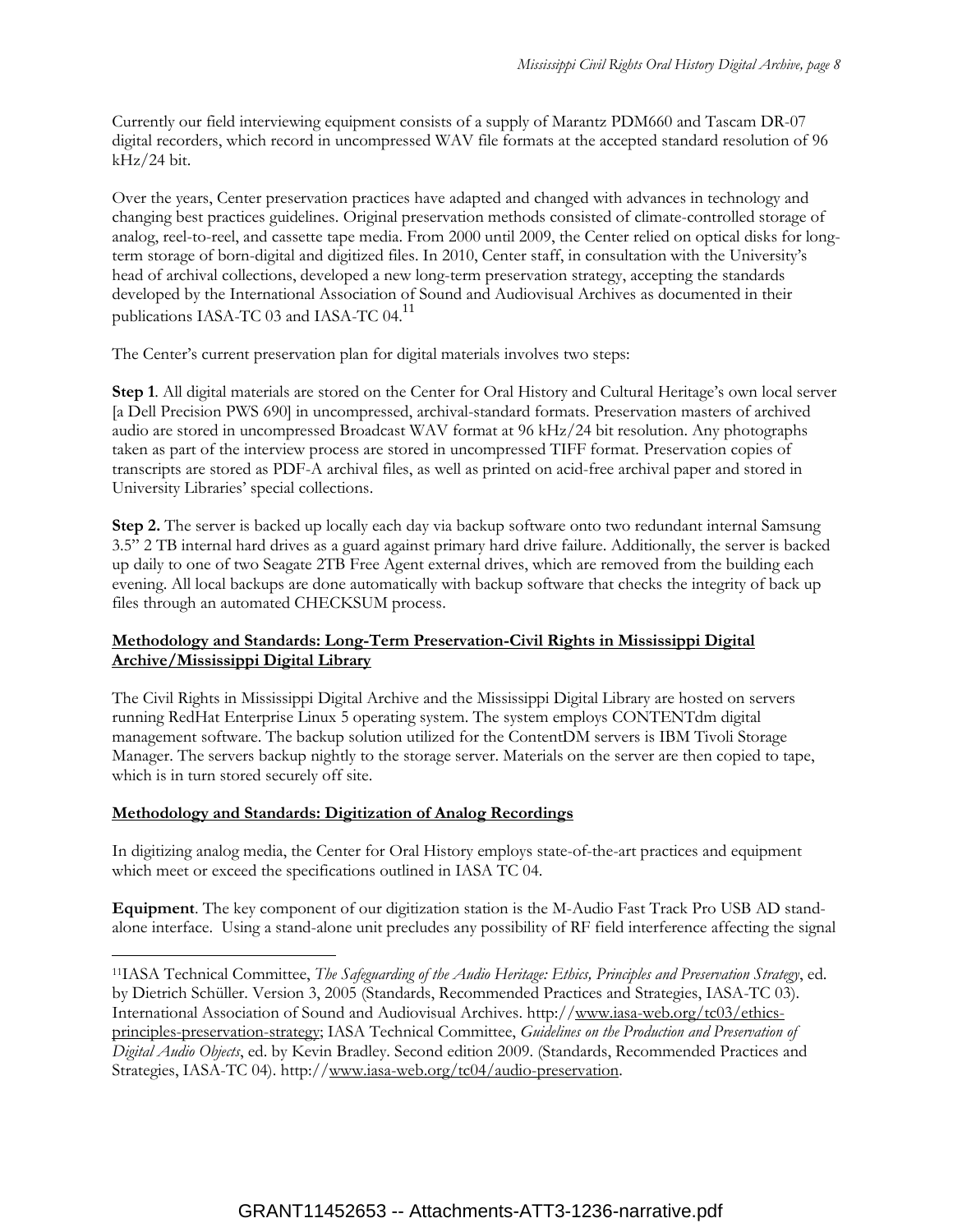quality during the source recording capture. The Fast Track Pro has a signal-to-noise ratio of -103dB (Aweighted), dynamic range of 103dB (A-weighted), and a total harmonic distortion + noise of 0.005% (-86dB)  $\omega$  -1dBFS, 1kHz. The frequency response of the unit is rated at 20Hz to 20kHz, +/-0.3dB  $\omega$  48kHz sample rate. However, since we capture at a 96kHz sample rate, the frequency response is considerably higher. These equipment standards fall within guidelines outlined in IASA TC 04.

Our M-Audio interface feeds into our dedicated workstation, a Dell Optiplex 780 with Intel® Core™ 2 Duo E7500 with VT (2.93GHz, 3M, 1066MHz FSB). This workstation is connected by a local area network to our server, which is back up as described above.

A digital recording can only be as good as its analog source. With that basic truth in mind, The Center keeps and maintains a stable of analog workhorses in pristine condition. Reel-to-reel recordings are captured using an Akai GX-365D deck featuring a glass and x'tal ferrite head and GX focused field circuitry. We also have two Nagra 4.2 industry standard reel-to-reel decks.

Most of the Center's digital preservation focuses on audio cassettes. For cassette recordings, we use a Nakamichi CR-7D discrete 3-head, direct drive, double capstan, micro-processor controlled cassette deck with auto calibration azimuth fine-tuning.

Digital Audio Tape (DAT) recordings are played back for capture with a Tascam DA-P1. The software used in the process is an equally important consideration. The Center uses WaveLab 7.0 digital audio editing software. This package allows us to preserve the recordings at a resolution of 24 bits with a 96kHz sample rate in Broadcast WAV format. Broadcast WAV is has allowed the introduction of Metadata to the digital files.

Upon digitization, analog media are returned to University Libraries' Special Collections archive for long-term storage. Digitized analog media are not discarded.

#### **Methodology and Standards: In-Processing of Interviews and Recording Logs**

 $\overline{a}$ 

Historically, the Center for Oral History and Cultural Heritage, like many oral history programs, has maintained a significant commitment to transcription of audio interviews. In oral history's infancy, when audio playback equipment was scarce and expensive, transcripts were seen as a more permanent and durable replacement for fragile and expensive analog audio storage methods such as magnetic tape. Today, digital technology means that sound is transportable and easily disseminated via the web. <sup>12</sup> Hence, this proposal will make accessible the audio recording, and provide detailed recording logs that indicate time markers for major headings and key words, allowing the user to easily identify and listen to the relevant parts of the interview.

Recording logs will be text documents in durable PDF-A format and will be available with the audio in the item record. They serve as an index to the topics discussed in the interview. In one sense, this is a low-tech approach. We are very well aware of the emerging methods of audio tagging and audio indexing.13 These new technologies offer the promise of greater access to the contents of audio and video documents. However, our interest is primarily in long-term preservation and extensive public access. Software formats

<sup>12</sup> Oral History Association. The Principles and Best Practices for Oral History. Retrieved via the World Wide Web on June 26, 2013: [http://www.oralhistory.org/about/principles-and-practices/.](http://www.oralhistory.org/about/principles-and-practices/)

<sup>&</sup>lt;sup>13</sup>There are a wide variety of web-based tools that allow for embedded audio tags, synchronization of transcript and audio, and dynamic audio clip searching. These technologies, however, are new and subject to technical obsolescence. For a promising example, see Doug Boyd, "OHMS [Oral History Metadata Synchronizer]: Enhancing Access to Oral History for Free," *Oral History* Review 40:1 (2013): 95-106.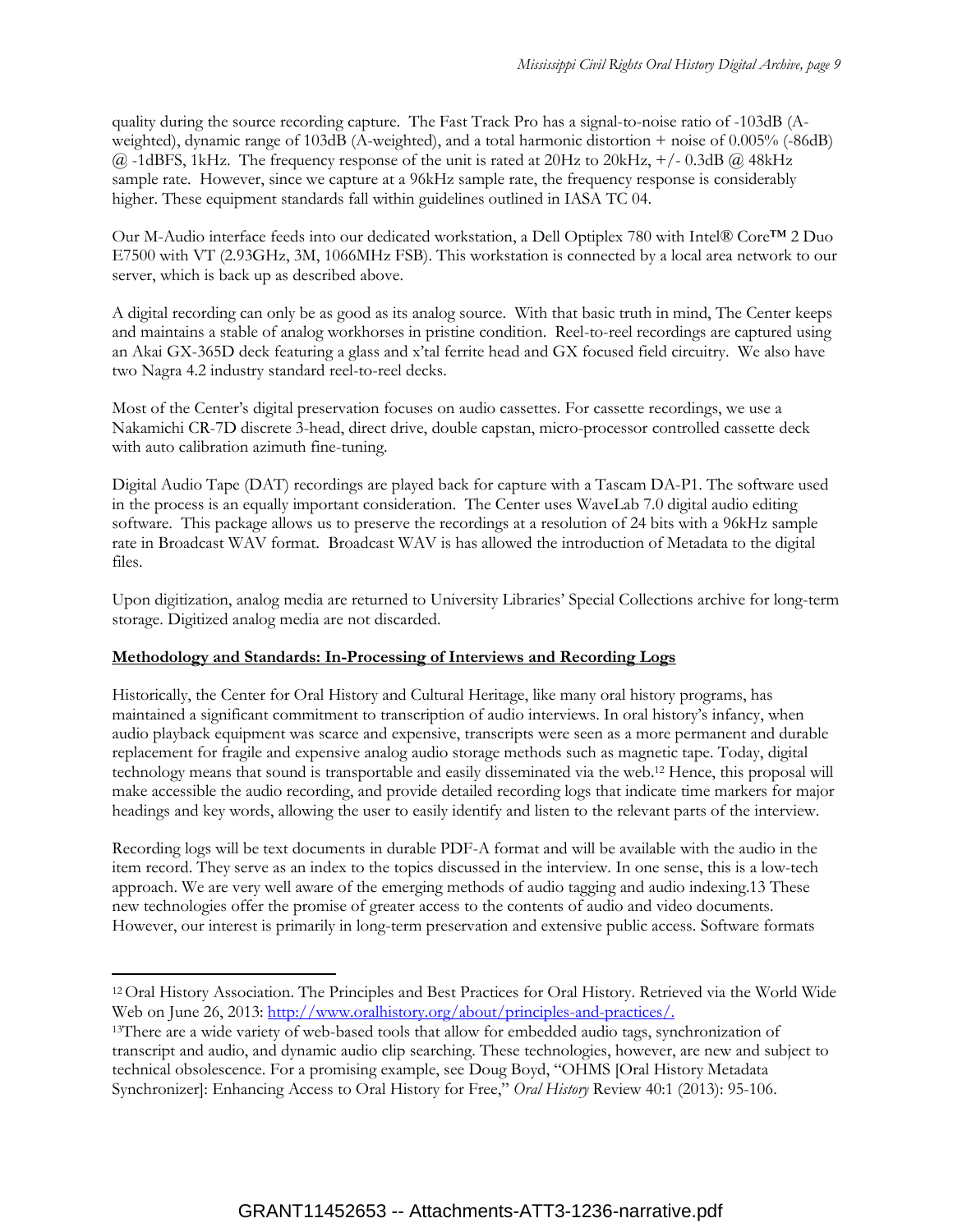become obsolete; new standards emerge. We have chosen a conservative approach, relying on durable standards so that these documents will be available for the foreseeable future.

Our handling of audio documents follows a two-step procedure:

**Step 1. In-processing and rights management**. Audio recordings received at the Center are carefully processed and tracked from initial receipt to permanent accession into the Archives. Every interview recording received must have a Gift of Release Statement (See Appendix IV for examples) signed by the interviewee giving permission for the Center to process, archive, disseminate, and make use of the interview for educational purposes. Interview recordings received are uploaded to the server and properly labeled with interviewee's name, interviewer's name, date of the interview, and project name, if applicable. A tracking sheet serves to document the status of the interview throughout the process of creating a recording log, cataloging, and publishing online, and to note any restrictions placed on the interview. After an MP3 working copy of the interview is saved on the server, the interview is ready for Recording Logging. A correspondence file folder is made for each project and each interviewee within a project and is categorized as "active" until the finished manuscript is deposited in Archives. The gift statement, biography sheet, draft recording log, word list, and any other collateral materials received from the interviewer/depositor are kept in the correspondence folder. Interview information is entered into the CONTENTdm database.

**Step 2. Creation of Recording Logs, Indexes, and Word Lists**. All interviewers working on Center for Oral History projects must submit a detailed recording log along with the audio recording. This draft recording log is saved on the server and serves as the basis upon which a final log with keywords is created. Upon completion, the recording log is saved on the server as a word processing file, and as a final PDF-A file, ready for uploading with the audio.

#### **Methodology and Standards: Cataloging, Metadata, and Web Access**

Staff from the Center for Oral History and Cultural Heritage and two University Libraries groups, Digital Collections and Bibliographic Services, will collaboratively prepare and catalog interview materials and load them into CONTENTdm digital content management software. The day-to-day work of metadata creation and file/item record upload will be accomplished by two graduate research assistants from USM's School of Library and Information Science following the guidelines described above. The research assistants will be trained and supervised by the USM Libraries Digitization Laboratory manager.

Metadata records adhere to national standards, and are based on the Dublin Core Metadata Initiative (DC) data element set. Other guidelines used for instructions in creation of metadata records include: *Describing Archives, A Content Standard* (DACS), *Archives, Personal Papers, and Manuscripts* (APPM), and *Anglo-American Cataloging Rules* (AACR2R). These guidelines are interpreted in a collaborative process that includes the Catalog Librarians in Bibliographic Services and personnel in Digital Collections at Southern Miss. Subject headings and Name Authority Records are taken from the Library of Congress Subject Headings and the National Authority File (NAF) whenever possible. Local authority records are created for names and subject headings used in the MDL but not addressed in the national resources. University Libraries' utilizes local standards for general materials codified in *Metadata Best Practices for Southern Miss Digital Collections*  [\(http://www.lib.usm.edu/techserv/metadata/bestpractices\)](http://www.lib.usm.edu/techserv/metadata/bestpractices). For this project, we will also make good use of and draw from the Library of Congress's audio metadata standards (AudioMD) for the technical metadata we will need to produce high-quality metadata records for this work (se[e http://loc.gov/standards/amdvmd/\).](http://loc.gov/standards/amdvmd/))

For civil rights materials, creation of metadata records is also informed by the *Civil Rights in Mississippi Thesaurus* [\(http://www.lib.usm.edu/techserv/cat/tools/crm\\_index\)](http://www.lib.usm.edu/techserv/cat/tools/crm_index), a product of the *Civil Rights in Mississippi Digital Archive*. Created to provide a standardized list of names and terms for use in metadata records of items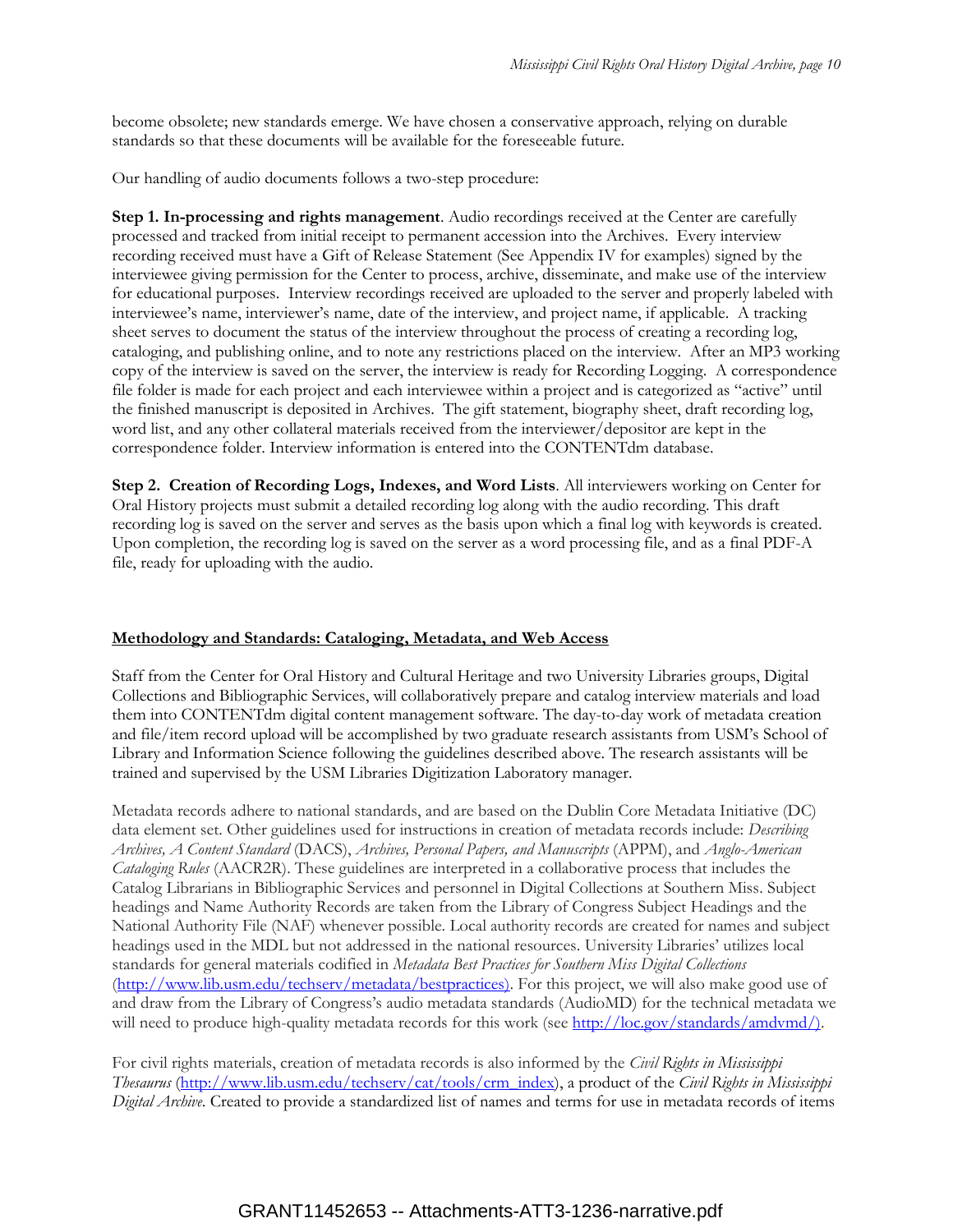related to the civil rights movement in Mississippi, the majority of terms included in the thesaurus are Library of Congress Subject Headings or Name Authority Records. Those that are not LC are standardized for local use only and noted as such. Many new terms have been submitted to the Library of Congress through the Name Authority Cooperative (NACO) and the Subject Authority Cooperative (SACO) as a result of the *Civil Rights in Mississippi Thesaurus*, improving the representation of the African Americans and important civil rights figures in the national bibliographic vocabulary.

The University of Southern Mississippi has implemented Cisco Show and Share as our Webcasting and Video/Audio Sharing Application. This application helps campus organizations create highly secure video communities to share ideas and expertise. With Cisco Show and Share, we can optimize global collaboration through simple creation of videos and audio, serve existing video/audio out to consumers, and personalize connections between customers, employees and students through audio/video content.

#### **Sustainability of Project Outcomes and Digital Content**

Civil Rights materials comprise some of the most important and heavily used materials in Southern Miss' University Libraries' collections. The University has shown a strong institutional commitment to preserving and disseminating these materials. Institutional support for the project will continue after the funding period. Just as the project participants began portions of the effort prior to funding—including earlier transcription and digitization of oral histories and provision of access to those oral histories through the *Civil Rights in Mississippi Digital Archive* and the *Mississippi Digital Library*, both hosted by USM Digital Collections—there is also a commitment to continue development of these digital resources after the grant period has lapsed. In addition to incorporating additional materials from the Center for Oral History and Cultural Heritage and the University Libraries in all three resources, the *Mississippi Digital Library* increases the potential of cooperative civil rights projects by drawing together the most significant resources on race relations in the state's libraries, archives, museums, and other cultural heritage institutions.

The grant's records will be maintained in the University Technology and Data Center (UTDC), a highly secure Tier II+ data center with over 2,100 square feet of raised floor space. This site offers completely redundant power, environmental, and networking systems. The UTDC has an emergency run time at 100% capacity of 12 minutes on UPS battery, during which time twin diesel generators come-online providing 8-12 days of service with refueling. Additionally, natural gas lines are available to the generators and can further extend the run-time without refueling. The UTDC also maintains physical security through two-factor authentication for entry, man-traps, and 24/7 video monitoring of all floor space, entryway exteriors, cooling systems and generators. The grant files are backed up locally each day and replicated to a Disaster Recovery facility located beyond a 50-mile radius.

The UTDC hosts an array of video and audio management technologies built upon the Cisco MXE 3500 Video Engine and Show & Show Internet Portal. This appliance provides a diverse range of video capture, transformation and sharing abilities. Additionally, these appliances integrate with the University's Storage Area Network for secure and complete data storage and retention. More info on the Southern Miss technology and data center may be found at [http://www.usm.edu/cio/university-technology-and-data-center.](http://www.usm.edu/cio/university-technology-and-data-center)

#### **Dissemination**

The Civil Rights in Mississippi Digital Archive and the Mississippi Digital Library are free resources, open to all with access to a computer and internet connection. Mississippi Oral History Project audio interviews will be available on the library's site as they are uploaded. Each item record will have extensive metadata. Additionally, both sites allow for complex keyword searching so that unique phrases or descriptors may be retrieved in the interviews.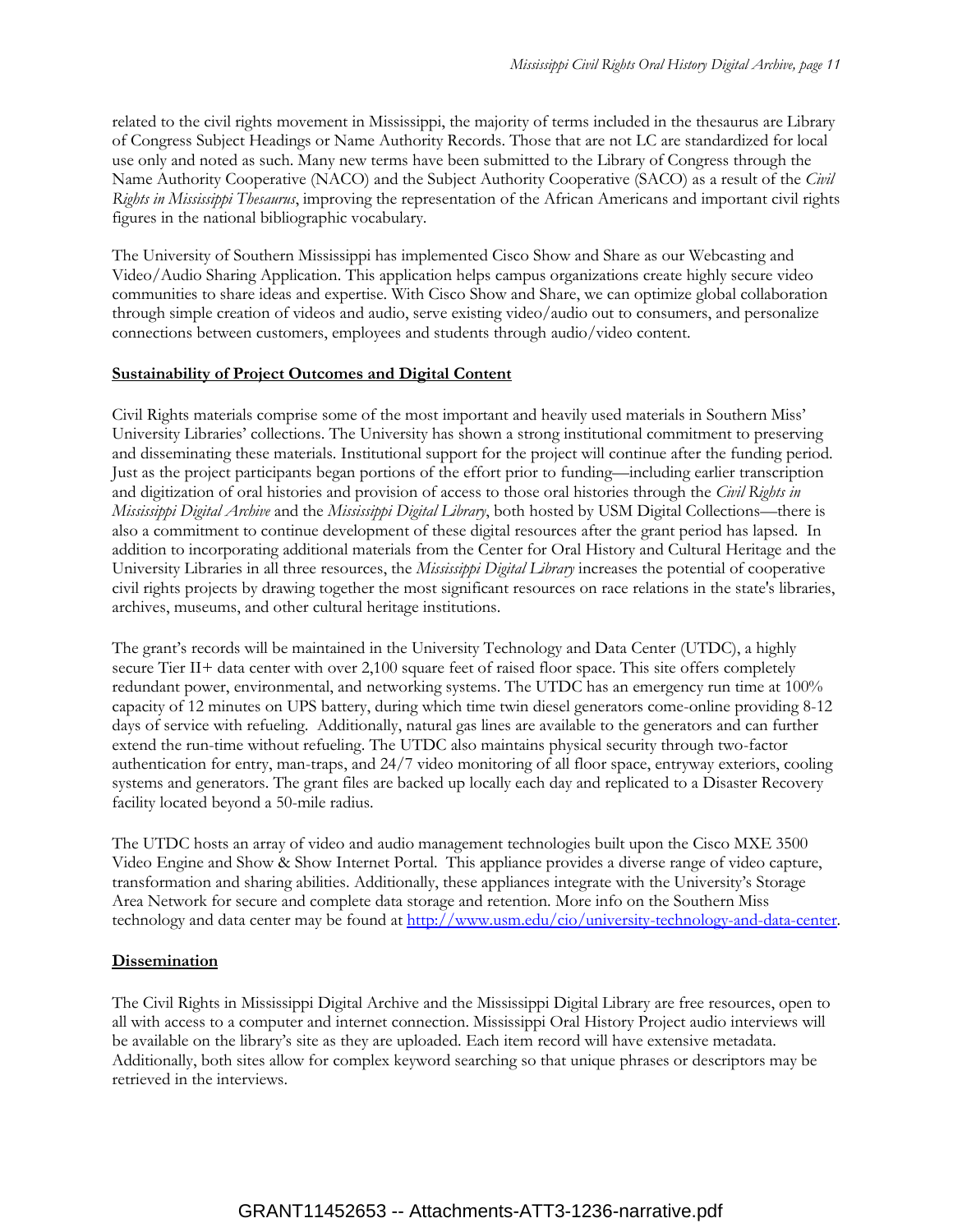The Civil Rights in Mississippi Digital Archive is a comprehensive gateway for Mississippi's Civil Rights history, containing research guides and other resource enhancements that will allow users to put the oral histories in broader historical context. Since the Mississippi Digital Library is a cooperative enterprise linking many Mississippi institutions, including other universities and public libraries in the state, the oral history transcripts will benefit from being part of a larger digital gateway, thus increasing traffic to the materials.

Additionally, each oral history interview processed through this grant and added to the online archives will also be made available through the University Libraries' general catalog, and thus be discoverable by users searching through the library digital catalog, internet search engines, and WorldCat. Bibliographic records in MARC format will conform to the new descriptive cataloging standard, Resource Description and Access (RDA).

Since metadata from the Civil Rights in Mississippi Digital Archive is harvested by the Civil Rights Digital Library led by the Digital Library of Georgia [\(http://crdl.usg.edu/?Welcome&\)](http://crdl.usg.edu/?Welcome&), materials from this project will be accessible through this portal as well. From their website:

The *Civil Rights Digital Library* promotes an enhanced understanding of the Movement by helping users discover primary sources and other educational materials from libraries, archives, museums, public broadcasters, and others on a national scale. The CRDL features a collection of unedited news film from the WSB (Atlanta) and WALB (Albany, Ga.) television archives held by the Walter J. Brown Media Archives and Peabody Awards Collection at the University of Georgia Libraries. The CRDL provides educator resources and contextual materials, including Freedom on Film, relating instructive stories and discussion questions from the Civil Rights Movement in Georgia, and the New Georgia Encyclopedia, delivering engaging online articles and multimedia.

CRDL is a partnership among librarians, technologists, archivists, educators, scholars, academic publishers, and public broadcasters. The initiative receives support through a National Leadership Grant for Libraries awarded to the University of Georgia by the Institute of Museum and Library Services.

The population of potential users for this Mississippi oral history project is large. Scholarly users include specialists in southern and social history, African-American studies, social movements, politics, and folklore. Librarians, collegiate and public school teachers, students, and the general public also comprise the user base for this project. Therefore, we will cast a wide net in disseminating information about this project and informing potential user communities.

A critical component of dissemination of our completed project will be to update our listing with the Library of Congress' *Civil Rights History Project* [\(http://www.loc.gov/folklife/civilrights/index.html\)](http://www.loc.gov/folklife/civilrights/index.html), a national clearinghouse for historical materials relating to the movement.<sup>14</sup>

We will promote the Mississippi Civil Rights Oral History Digital Archive through updates and postings on email lists used by scholars and librarians in the field such as H-1960s (History and Legacy of the 1960s), H-Afro-Am (African-American studies), H-HisBiblio (History bibliographers), H-South (Southern History), and other relevant scholarly lists.

 $\overline{a}$ 

<sup>&</sup>lt;sup>14</sup>Timothy Lloyd, "The Civil Rights Oral History Survey Project" *Oral History Review* 40:1 (Spring 2013): 50-53.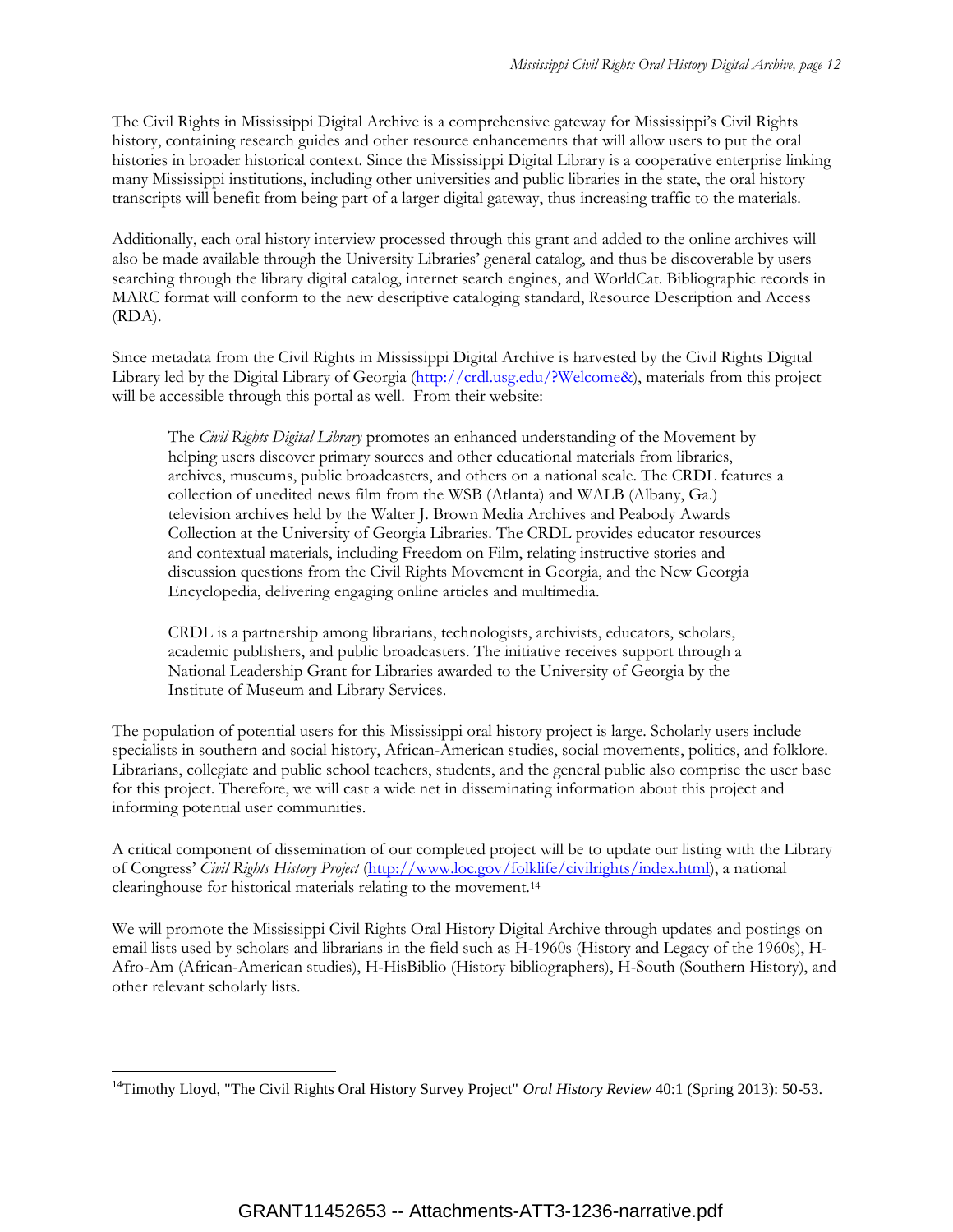We will inform professional librarians through announcements placed with the American Library Association, Society of American Archivists, Society of Mississippi Archivists, Mississippi Library Association, and Southeastern Library Association. These organizations reach both scholarly and public library staff.

Presentations at professional meetings and announcements in the publications of the Oral History Association, the Southern Historical Association, the Mississippi Historical Society [\(http://mshistorynow.mdah.state.ms.us/\)](http://mshistorynow.mdah.state.ms.us/) and the Mississippi Civil Rights Veterans [\(http://www.mscivilrightsveterans.com/\)](http://www.mscivilrightsveterans.com/) will further inform interested user groups. Announcements will be placed in College and Research Library News, the Journal of Mississippi History, and other appropriate journals.

In the 2011-12 academic year, Mississippi implemented a mandatory Civil Rights curriculum for all K-12 public school students. This project will significantly support that educational effort, especially for middle and high school-aged students. Thus, we will work through the state department of public instruction and the Mississippi Association of Educators to reach out to public school teachers and inform them of this resource.

Finally, Southern Miss' public relations office will issue press releases announcing the project to the general public.

## **Work Plan and Timeline**

The proposed work plan involves three areas of activity: digitization of analog media, creation of recording logs for those that are currently un-transcribed, and cataloging and uploading to the University Libraries' and Mississippi Digital Library to be accomplished sequentially over the course of twenty-four months, beginning May 01, 2014.

The work plan is based upon work-rates of approximately 30-35 hours for the complete process, as described above, including audio digitization, creation of recording logs, cataloging, metadata, file preparation and upload. Additional time for training, record-keeping, and data management fill out the work time, yielding the quarterly benchmarks in the Project Management chart, below.

| <b>Tasks and Cumulative Quantitative Benchmarks</b>                                                                                                                                                                                                                                                                                                                                                              | Supervisor(s)                                                                                                                                                                                                                                         |
|------------------------------------------------------------------------------------------------------------------------------------------------------------------------------------------------------------------------------------------------------------------------------------------------------------------------------------------------------------------------------------------------------------------|-------------------------------------------------------------------------------------------------------------------------------------------------------------------------------------------------------------------------------------------------------|
| Project Begins, 5/1/2014.<br>• Graduate assistant begin work on creating recording logs for<br>interviews lacking transcriptions<br>· Audio technician begins digitizing analog media.<br>· Digital Cataloging graduate assistant begin preparing<br>completed tape logs for cataloging and uploading to online<br>archive.<br>• Cataloging of items for upload begins.<br>• Items are uploaded and made public. | Louis Kyriakoudes, project<br>director and Center for Oral<br>History director; Lisa Jones,<br>head of library technology<br>services and head of<br>digitization lab; Linda Ginn,<br>catalog librarian and head of<br>general collections cataloging |
| First Quarter Benchmarks (by July 31, 2014):<br>40 analog media digitized<br>21 recording logs completed<br>60 interviews uploaded                                                                                                                                                                                                                                                                               | and metadata.<br>Louis Kyriakoudes, project<br>director and Center for Oral<br>History director; Lisa Jones,<br>head of library technology<br>services and head of<br>digitization lab; Linda Ginn,                                                   |

#### **Project Management Chart**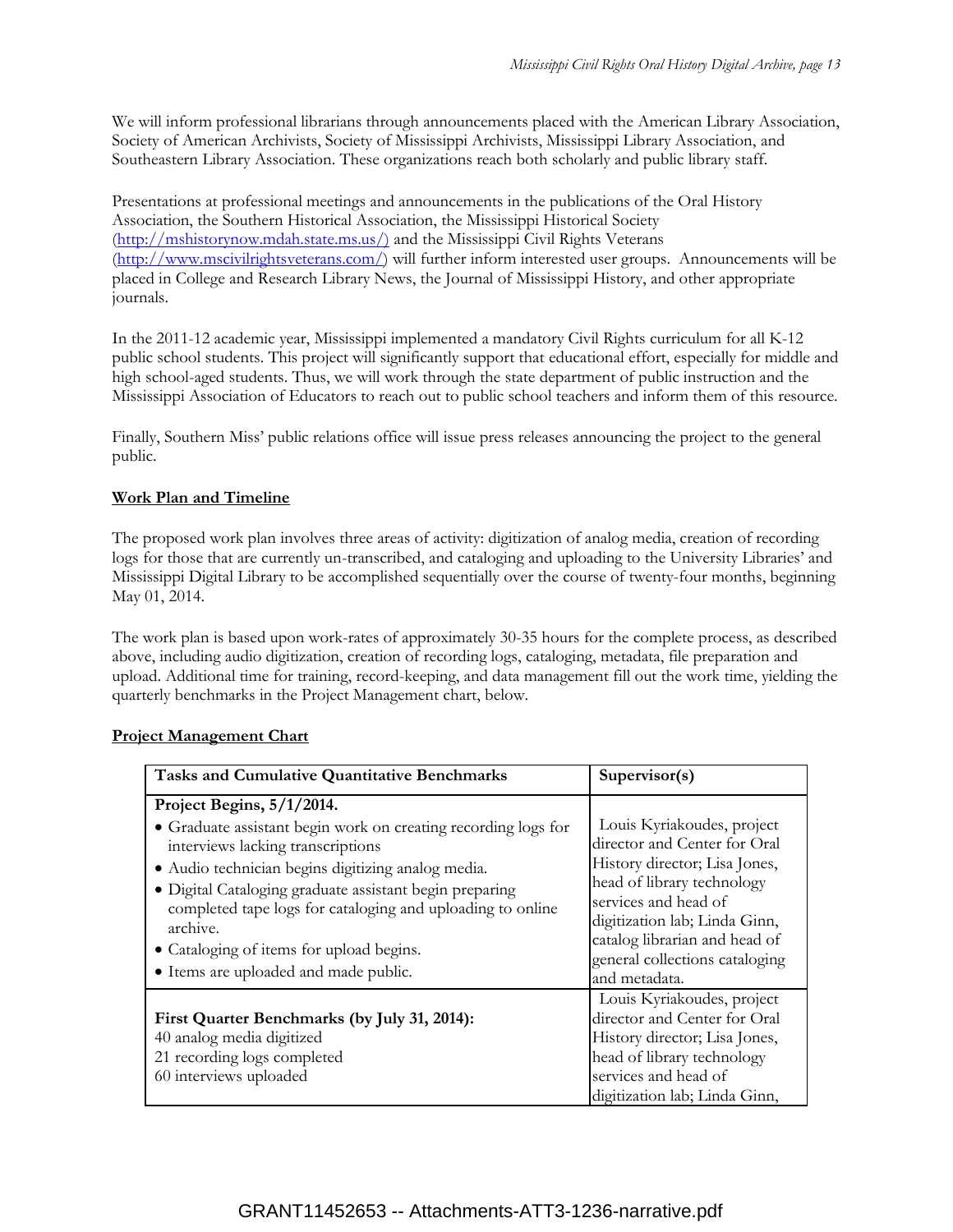|                                                | catalog librarian and head of<br>general collections cataloging |
|------------------------------------------------|-----------------------------------------------------------------|
|                                                | and metadata.                                                   |
|                                                | Louis Kyriakoudes, project                                      |
| Second Quarter Benchmarks (by Oct 31, 2014):   | director and Center for Oral                                    |
| 80 analog media digitized                      | History director; Lisa Jones,                                   |
| 42 recording logs completed                    | head of library technology                                      |
| 120 interviews uploaded                        | services and head of                                            |
|                                                | digitization lab; Linda Ginn,                                   |
|                                                | catalog librarian and head of                                   |
|                                                | general collections cataloging                                  |
|                                                | and metadata.                                                   |
|                                                | Louis Kyriakoudes, project                                      |
| Third Quarter Benchmarks (by Jan 31, 2015):    | director and Center for Oral                                    |
| 120 analog media digitized                     | History director; Lisa Jones,                                   |
| 63 recording logs completed                    | head of library technology                                      |
| 180 interviews uploaded to server              | services and head of                                            |
|                                                | digitization lab; Linda Ginn,                                   |
|                                                | catalog librarian and head of                                   |
|                                                | general collections cataloging                                  |
|                                                | and metadata.                                                   |
|                                                | Louis Kyriakoudes, project                                      |
| Fourth Quarter Benchmarks (by April 30, 2015): | director and Center for Oral                                    |
| 160 analog media digitized                     | History director; Lisa Jones,                                   |
| 84 recording logs completed                    | head of library technology                                      |
| 240 interviews uploaded to MS Digital Library  | services and head of                                            |
|                                                | digitization lab; Linda Ginn,                                   |
|                                                | catalog librarian and head of                                   |
|                                                | general collections cataloging                                  |
|                                                | and metadata.                                                   |
| <b>YEAR TWO</b>                                |                                                                 |
|                                                | Louis Kyriakoudes, project<br>director and Center for Oral      |
|                                                |                                                                 |
| First Quarter Benchmarks (by July 31, 2015):   | History director; Lisa Jones,                                   |
| 200 analog media digitized                     | head of library technology<br>services and head of              |
| 105 recording logs completed                   | digitization lab; Linda Ginn,                                   |
| 300 interviews uploaded to server              |                                                                 |
|                                                | catalog librarian and head of                                   |
|                                                | general collections cataloging                                  |
|                                                | and metadata.                                                   |
|                                                | Louis Kyriakoudes, project                                      |
| Second Quarter Benchmarks (by Oct 31, 2015):   | director and Center for Oral                                    |
| 240 analog media digitized                     | History director; Lisa Jones,                                   |
| 127 recording logs completed                   | head of library technology                                      |
| 360 interviews uploaded to server              | services and head of                                            |
|                                                | digitization lab; Linda Ginn,                                   |
|                                                | catalog librarian and head of                                   |
|                                                | general collections cataloging                                  |
|                                                | and metadata.                                                   |
|                                                | Louis Kyriakoudes, project                                      |
| Third Quarter Benchmarks (by Jan 31, 2016):    | director and Center for Oral                                    |
| 280 analog media digitized                     | History director; Lisa Jones,                                   |